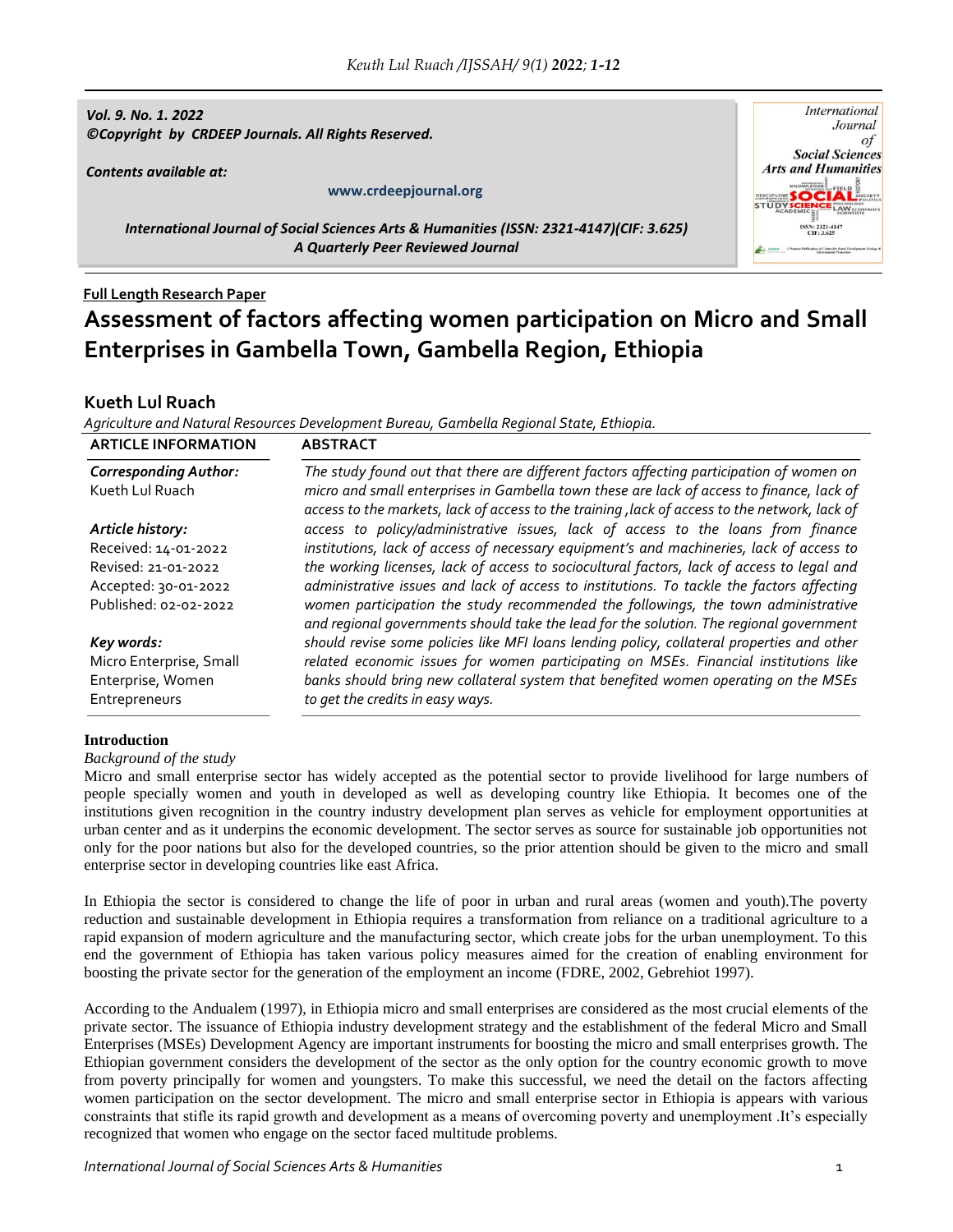Gambella region like other regions in the countries has been giving more attention to micro and small enterprises sector to create the jobs for unemployed women and youth in the region. It established various micro and small enterprises in different key sectors such as urban agriculture, trade, service, construction, manufacturing and etc. Due to potential of the women in the region or town most of the micro and small enterprises in Gambella town are operated by women but faced many challenges and constraints. Because there has not been study done on these challenges, so the study is particularly focus on the major factors affecting participation of women on micro and small enterprises in Gambella town.

#### *Statement of the problem*

Women contribution to the socio-economic wellbeing of their families and country through their engagement in entrepreneurial activities has received little attention from policy makers and researchers, and has been taken for granted (Buame,2000, Saffu and Takyiwaa Manu,2004).This has resulted in gross underestimation and underutilization of the women socio-economic contribution and potential. Particularly, women engagement in developing countries in entrepreneurship and their experience in self- employment, their contribution to the creation of new business and ability to create new jobs, and the consequences reduction in unemployment and poverty are largely invisible in the literature (Allen and Truman, 1993, ILO, 2000, Lener et al 1997, Still and Timms, 19990). Gambella is one of the least developed regions in the Ethiopia. Large numbers of women with potential to work in micro and small enterprises are found in Gambella and the Gambella region or town government is not yet given a full opportunity for women to participate in micro and small enterprises sector. There was no extensive study conducted on the challenges faced by women in micro and small enterprise sectors in the region. There is lack of awareness/ knowledge on micro and small enterprise policy /strategy, however; there are various challenges and constraints. Most of micro and small enterprises are operated by women in the key sectors in Gambella town while various constraints are faced by women. However no study has been conducted to understand the factors affecting participation of women on micro and small enterprises as well as the major solutions to be taken to encourage the women on the sector.

## **Objectives of the study**

#### *General objective*

To assess the factors affecting participation of women on micro and small enterprise in Gambella Town

#### *Specific Objectives*

- To identify the factors affecting participation of individual woman on micro and small enterprises in the Gambella Town
- To assess the major factors affecting participation of women on micro and small enterprises in Gambella town.
- To identify the solution to encourage the women to participate actively in the micro and small enterprise sector in Gambella town.

#### *Research questions*

What are the major factors affecting participation of women in micro and small enterprises in the Gambella town?

 What are the main factors affecting participation of individual woman on micro and small enterprises in the Gambella town?

What are the solutions to encourage the women to participate on micro and small enterprises in Gambella Town?

#### *Scope/Delimitation of the study*

The study delimitated to women operating in micro and small enterprises in Gambella town.

#### *Significance of the study*

The study will help and clearly understand the micro and small enterprises situation in the study area and also the main factors affecting the women participation on micro and small enterprises. The research document will be used by micro and small enterprise office of Gambella town. There was no specific research done on the factors affecting women participation on micro and small enterprises so the study significantly will be important to investigate the constraints affecting women on the sector.

## **Materials and methods**

#### *Description of the study area*

This study was conducted in Gambella town which is capital city of Gambella Regional state, that is located in the south western part of Ethiopia which is 777 Km from Addis Ababa the city of Ethiopia and shares National boundary with Southern Nations, Nationalities and people, Oromiya, Benishangul Gumuz and international boundary with South Sudan. According to the FDREPCC, 2008 the Gambella town lies between the latitude of 08 degrees, 17minutes north and longitude of 35degrees, 02minutes east, with elevation of 485masl.The town is situated at the river bank of Baro with an area of 1,202 Ha. The town has a total population of 62,093 people in which 46% male and 54% female and the majority of the population is from Nuer trine followed by Anywa, Majang, Opo and Komo (CSA, 2007).Economically the town is rely on agriculture,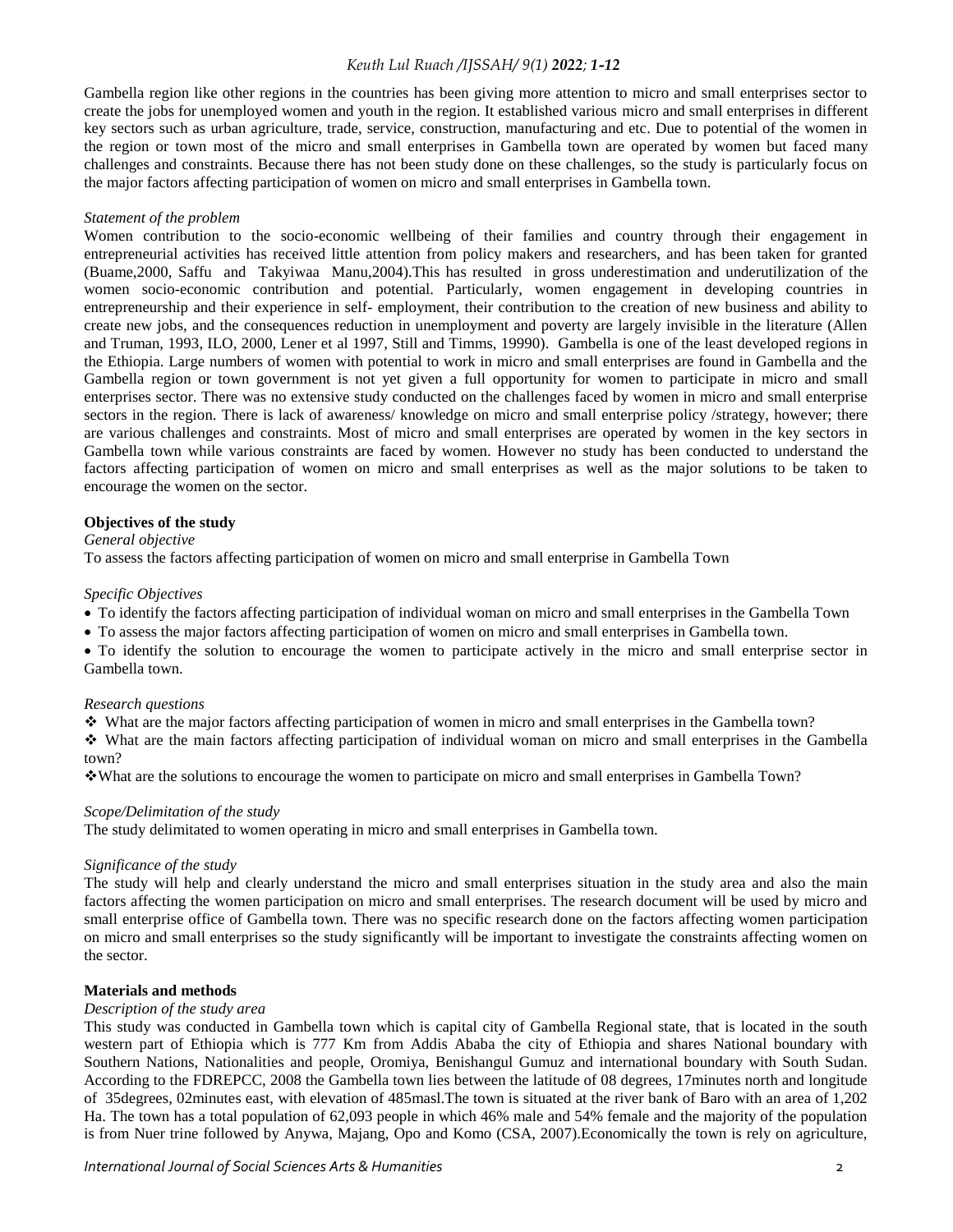trades, services. Additionally the town has other natural resources such as forest, land, rivers and Gold and mining. It has high potential for agricultural production both crops and livestock'. Recently, based on estimation total population of Gambella town is 124,000(Gambella Administration council Report, 2016).The town has five Kebele administration from Kebele 01 to Kebele 05.The altitude of the Gambella town is extremely low land which is less than 500 meters above sea level. The landscape formation of the town is flat and yearly affected by flash flood from the high land rain falls. The mean annual temperature range is from 18\_38 Degree Celsius with high peak at 45 degree Celsius during March of the year. The rain fall regularly start in April and end in October with the maximum peak in July and August. The annual rain fall is in the range of 900-1200 millimeters.



#### **Fig. 1** Study Area Map

#### *Research Methodology and design*

Under this chapter the research methodology is elaborated in detail specially the study area, design used, method of data collection, sample techniques, procedures and way of data analysis used are below discussed in detail

#### *Research Design*

A descriptive survey research design was employed in the study to assess the key factors affecting women participation on Micro and small enterprises in the town of Gambella. The reason of using such research design was to get the reliable information on different factors affecting women participation on the existing micro and small enterprises in the Gambella town.

#### *Target Population*

The targeted populations were only women working on micro and small enterprises in Gambella town.. Women operating in other than MSEs or unemployment will be included. The gender issue also was taken as the important point on the MSE key sectors to see the gender situation during data analysis. Based on information obtained from Gambella town Micro and small Enterprise Office there have been 250 women recognized in MSEs at different key sectors and 125 MSEs women were taken as a sample for interview.

#### *Sample size and technique*

From total sample of 250 Micro and Small Enterprises operating in different key sectors in Gambella town, only125 MSEs women were taken as a sample selected from five kebeles by using both probability and non-probability sampling. For selecting sample, stratified sampling was used in which each Kebele was taken as strata, to give equal representation. From each kebeles 25 respondents were selected randomly using lottery method by taking list of respondents from the list obtained from Micro and Small Enterprise Office in Gambella town.

| Population of 5 key sectors using strata sampling |
|---------------------------------------------------|
|---------------------------------------------------|

| $\epsilon$ hey become ability because bamping |                   |                         |                          |  |  |  |  |
|-----------------------------------------------|-------------------|-------------------------|--------------------------|--|--|--|--|
| S/No                                          | <b>Sector</b>     | <b>Total Population</b> | <b>Sample Population</b> |  |  |  |  |
|                                               | Urban Agriculture |                         |                          |  |  |  |  |
|                                               | Trade             |                         | 40                       |  |  |  |  |
|                                               | Service           |                         | 26                       |  |  |  |  |
|                                               | Construction      | 45                      | 23                       |  |  |  |  |
|                                               | Manufacturing     | 40                      | 20                       |  |  |  |  |
| Total                                         |                   | 250                     |                          |  |  |  |  |
|                                               |                   |                         |                          |  |  |  |  |

*Source: Gambella town micro and small enterprises office, 2021, Report*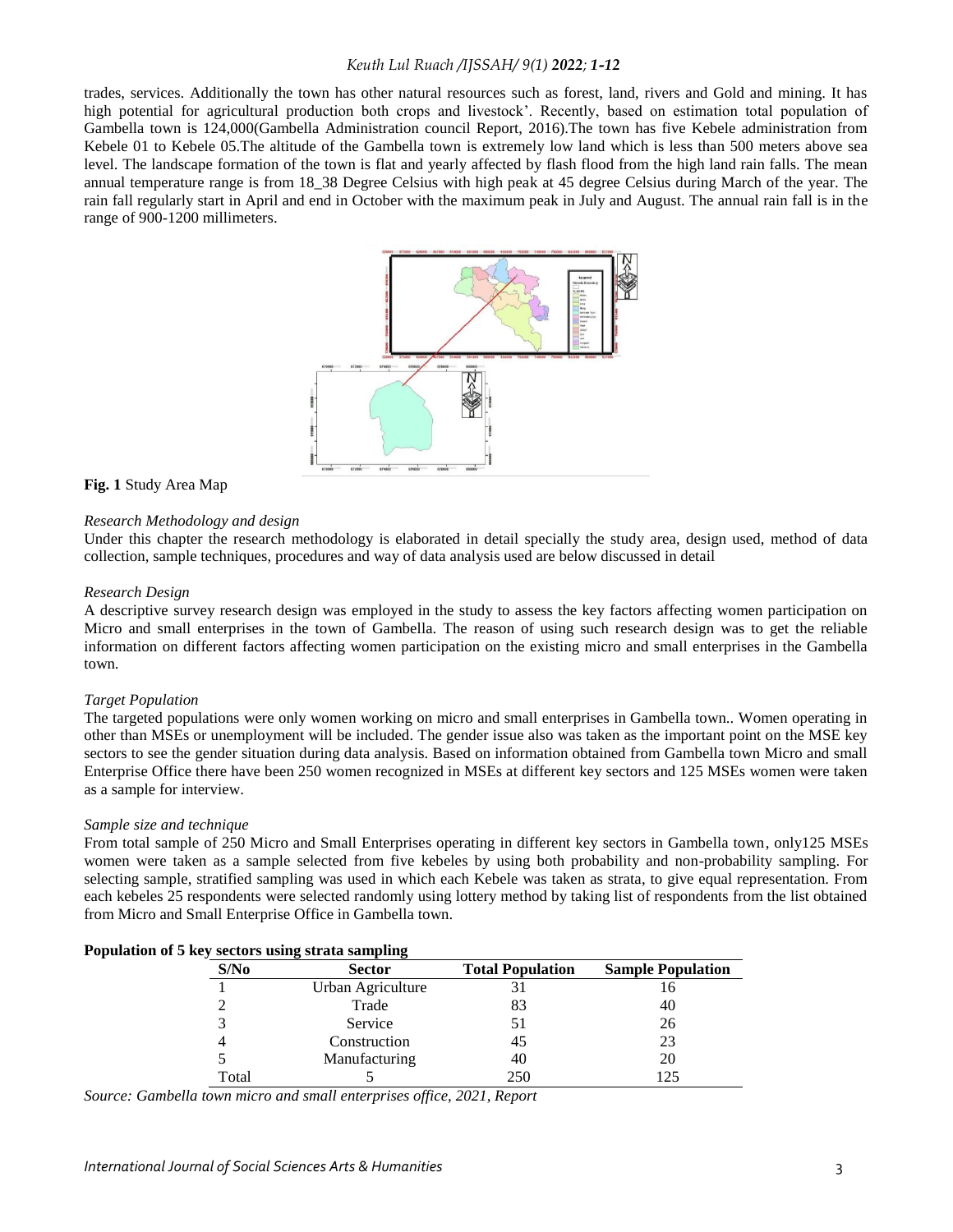#### *Data source and type*

Both the primary and secondary data were collected and accurate information that answer the research questions and objectives were collected. Qualitative and quantitative data also was collected from secondary and primary sources. The secondary data include information from different region or town agencies/institution reports, literatures, bulletins and websites. The primary data such as Household survey, key informant interview and Focus Group Discussion (FGD) were conducted to get more relevant information for the research questions and objectives. Questionnaires also were developed and distributed to 125 respondents. The interview used was accurate to identify the factors affecting the participation of women in Micro and Small Enterprises in Gambella town. Both questionnaire and interview questions were included close and open-ended formats during data collection.

## *Method of data analysis*

The collected data from different sources were organized, coded, put in tabular forms and analyzed using IBM SPSS statistic Version 20.The demographic profile of respondents was analyzed using tables and percentages. To analyses the factors affecting participation of women in Micro and small enterprises the descriptive statistics was used. After all the results were interpreted, discussed and finding was summarized in a form of answering research objectives. Other supportive/related data were analyzed using descriptive statistical tools such as tables and percentage for data that was collected through research questionnaires and interview.

## **Results**

## *Demographic Characteristic of the Respondents*

As shown in the following figure, the majority of the samples respondents are married 80%, second single with 12.8% followed by widowed 5.6% and least divorced 1.6%.The level of education of the respondents is dominated by high school completed with 47 (37.6%) followed by certificate and above with 28(22.2%),Read and write 13(10.3%),primary incomplete 8(6.3%),high school incomplete 6(4.8%) and only 1(0.8%) for illiterate. This imply that the majority of college and University graduates of women are not interested to work in micro and small enterprises they want the government work only. In regarding to the age of respondents the majority are in the age category of 27-37 with frequency of 75(60%) followed by the age category within 16-26 with frequency of 31(24.8%) while the remaining ages are above 38 olds with frequency of 19(15.2).This indicated that, the women with in age category above 38 years are not participated well in Micro and small enterprises.

| S/N            | <b>Variables</b>                        | <b>Status</b>            | <b>Frequency</b> | Percent |
|----------------|-----------------------------------------|--------------------------|------------------|---------|
|                |                                         | age 16-26                | 31               | 24.80%  |
|                |                                         | age 27-37                | 75               | 60%     |
| 1              | Age of the respondent                   | age 38-48                | 19               | 15.20%  |
|                |                                         | Total                    | 125              | 100%    |
|                |                                         | size $1-5$               | 18               | 14.40%  |
|                |                                         | size $6-11$              | 39               | 31.20%  |
| $\overline{2}$ | Households' Family size                 | Size 12-17               | 60               | 48%     |
|                |                                         | Size $18<$               | 8                | 6.40%   |
|                |                                         | Total                    | 125              | 100%    |
|                |                                         | Married                  | 100              | 80%     |
|                |                                         | Single                   | 16               | 12.80%  |
| 3              | Marital Status of respondent            | Divorced                 | 2                | 1.60%   |
|                |                                         | Widowed                  | 7                | 5.60%   |
|                |                                         | Total                    | 125              | 100%    |
|                |                                         | Illiterate               | 1                | 0.80%   |
|                |                                         | Read and write           | 13               | 10.40%  |
|                |                                         | Primary school completed | 22               | 17.60%  |
|                |                                         | Primary incomplete       | 8                | 6.40%   |
| 4              | <b>Educational Status of respondent</b> | High school complete     | 47               | 37.60%  |
|                |                                         | High school incomplete   | 6                | 4.80%   |
|                |                                         | Certifies and above      | 28               | 22.40%  |
|                |                                         | Total                    | 125              | 100%    |

#### **Table:1** Demographic characteristics of the Respondents

*Source: Own Survey, 2021*

## *Family size*

According to the focus group discussion with women association in Gambella town family size in Gambella natives has negative impact in the household economy not only for the business grow but also for the livelihood of the household. Since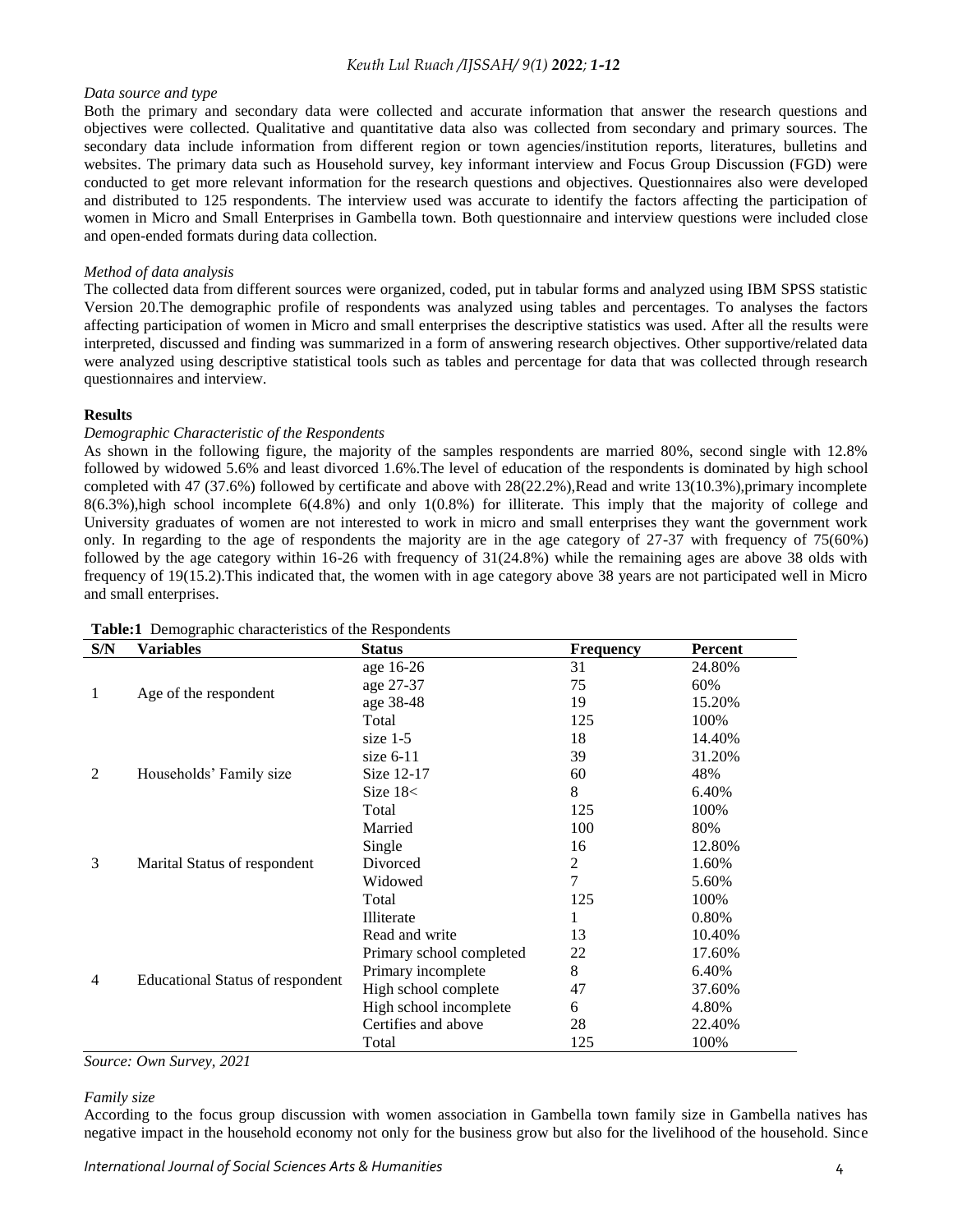in the culture of Gambella people one man can married more than two wives and the family size becomes high. As shown in the table below most of the respondents 60(47.6%) are in the range of family size from 12-17, followed by 39(31%) in the range of 6-11 family size, only 18(14%) have family size below 5.This imply that the influence of family size in the business is very high and has negative impact to the business of the women. In the interview with 01 Kebele chairman social interaction of the society is very strong specially the residence of 01 Kebele are Nuer tribe and can married more than two wife by using cattle's. Also the people living in one household is not only the family abut also the relatives are invited to live with and are members of that family. In the interview with women leader in the town when women took the loans from micro finance institution the use the money not only for business matter but also for household consumption and now most of the women the failed to pay back the loan to micro finance and this leads the institution not to believe the women to take the loans again from micro finance institution.

## *Micro and small enterprise sectors*

| S/N <sub>0</sub> | <b>MSE Business sector</b> | <b>Frequency</b> | Percent |  |
|------------------|----------------------------|------------------|---------|--|
|                  | Urban Agriculture          | 16               | 12.8    |  |
| 2                | Trade                      | 40               | 32.0    |  |
| 3                | Service                    | 26               | 20.8    |  |
| 4                | Construction               | 23               | 18.4    |  |
| 5                | Manufacturing              | 20               | 16.0    |  |
|                  | Total                      | 125              | 100.0   |  |

**Table: 2** Result of the selected key business sectors of MSE

## *Source: Own survey, 2021*

There is a lot of micro and small enterprises women are operating in the town but only a few sectors are taken as a sample. As shown in table above the majority of the women respondents are operated in Trade sector 40(32%) followed by Service sector 26(20.8%), construction 23(18.4%), manufacturing 20(16%) and the Urban agriculture only 16(12.8). This imply that the majority of the women in Gambella town are operating in trade and service sectors since there are easy to operate in this sectors such as commodity and construction materials shops, cereal trading, vegetable and fruits sell ,charcoals and wood sell, beef houses, beauty salons electronics shoe polishes etc. But in the other sectors like urban agriculture and manufacturing due to lack necessary equipment sand machineries most of the women are not operated in this sector and also lack of access of finance from the micro finance institution they have no capital for machineries procurements.

## *Business Characteristics of the Respondents*

#### **Table: 3** Characteristics of the Respondents Business

| <b>Variable</b>           | <b>Status</b>      | <b>Frequency</b> | Percent      |
|---------------------------|--------------------|------------------|--------------|
| Role of the respondents   | Owner              |                  | 5.6          |
| in the business           | Manager            | 14               | 11.2         |
|                           | Manager and owner  | 104              | 83.2         |
|                           | <b>Total</b>       | 125              | 100.0        |
| Nature of the enterprise. | Retailers          | 49               | 39.2         |
|                           | Whole sellers      | 8                | 6.4          |
|                           | Producers          | 66               | 52.8         |
|                           | Others             | 2                | 1.6          |
|                           | <b>Total</b>       | 125              | 100.0        |
| Life/age of the business  | 4 months to 1 year | 7                | 5.6          |
|                           | 1 to 4 years       | 110              | 88.0         |
|                           | 5 to 10 years      | 8                | 6.4          |
|                           | <b>Total</b>       | 125              | <b>100.0</b> |

#### *Source: Own survey, 2021*

As businesses get larger, most business will employ additional workers. The lion share is taken by owner and managed all the activities in the business as shown in the table above, the majority 104(83.2%).This indicated that the lion's share of the most of the business is run and managed by owners themselves. Most of the sample business are involved in production and selling with frequency of 66(52.8%) followed by retailers with 48(38.1%) while the whole sellers taken only least share of 8(6.3%).This indicated that most of the business in Gambella town are production and selling while no more business as a whole sellers since women are not get any chance to be a whole sellers owner. Regarding to the life/age of respondent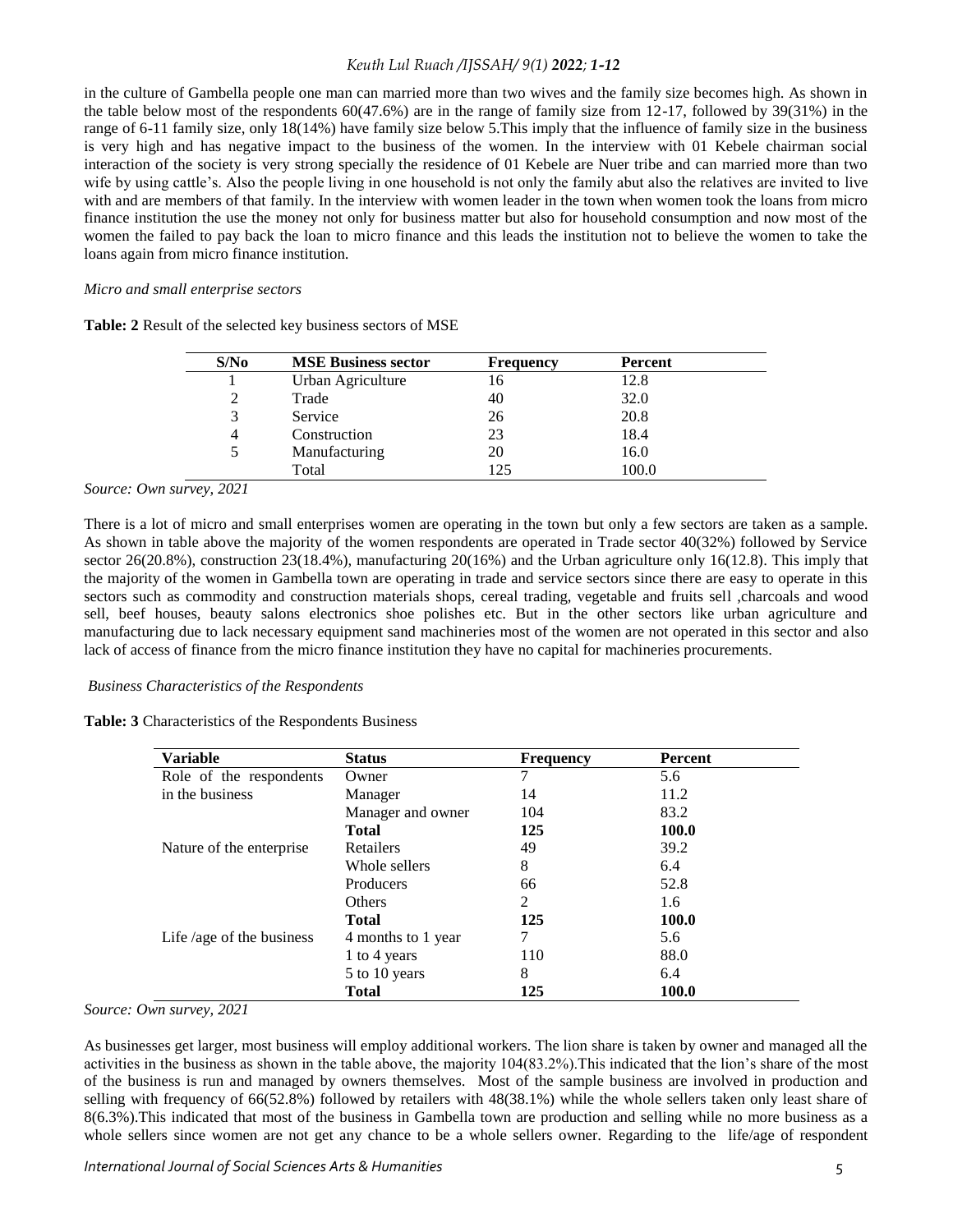business seven percent of the business are established with in a less than a year while 110(88%) of the business are aged from 1 to 4 years which indicates that, the recent increment of the business knowledge of the women in Gambella town.

## *Characteristics of Business Determinate Factors*

**Table: 4** Characteristics of Business Determinant Factors

| Variable                              | <b>Status</b> | <b>Frequency</b> | Percent |
|---------------------------------------|---------------|------------------|---------|
| Alternative source of income          | <b>Yes</b>    | 13               | 10.4    |
|                                       | No.           | 112              | 89.6    |
|                                       | <b>Total</b>  | 125              | 100.0   |
| Monthly income in birr                | 1 to 500      | 62               | 49.6    |
|                                       | 501 to 999    | 35               | 28.0    |
|                                       | 1000 to 2000  | 16               | 12.8    |
|                                       | 2001<         | 12               | 9.6     |
|                                       | Total         | 125              | 100.0   |
| Working<br>of<br>respondents<br>place | Residence     | 10               | 8.0     |
| business                              | Family gift   | 13               | 10.4    |
|                                       | Rented        | 95               | 76.0    |
|                                       | Government    | 7                | 5.6     |
|                                       | Total         | 125              | 100.0   |
| Suitability of the working place      | Suitable      | 13               | 10.4    |
|                                       | Unsuitable    | 111              | 89.0    |
|                                       | Average       | 1                | 0.8     |
|                                       | <b>Total</b>  | 125              | 00.0    |

*Source: Own Survey, 2021*

As reflected in the literature, there are various determinant factors in the business that lead it to the success and failures. One means of business survival is diversification of business to different sectors for development and expansion. But this approach is not much practiced now in Gambella town that is why, as shown in the table above, almost 112(89.6%) of the respondents have no alternative source of business income to expand their business development. The majority of those respondents involved in the other alternative source of income lays in between 1 to 500 birr per month while a very few respondents have relatively high additional income from 5001 to 999 birr per month. Regarding to the suitability of the business most of the business sell their products in a rented house 94(74.6%) which influences by reducing their monthly income that is why the unsuitability frequency becomes 111(88%) of the sample business respondents. This also contradicts with government policy direction of the creating conducive environment for the MSEs market to organize and built the production and selling sheds in all cities of the country. Only a few respondents 13(10.3%) think that their businesses are on the right places and one is in average location, whereas the majority of the respondents 111(88%) think that their business are located in unsuitable location.

| Transaction Records (Bookkeeping) and means of saving   |  |  |
|---------------------------------------------------------|--|--|
| <b>Table: 5</b> Transaction Records and Means of Saving |  |  |

| Variable                        | <b>Status</b> | <b>Frequency</b> | Percent      |
|---------------------------------|---------------|------------------|--------------|
|                                 | yes           | 4                | 3.2          |
| Respondents transaction record  | no.           | 121              | 96.8         |
|                                 | <b>Total</b>  | 125              | 100.0        |
|                                 | yes           | 118              | 94.4         |
| Respondents bank account        | no            | 7                | 5.6          |
|                                 | Total         | 125              | 100.0        |
|                                 | yes           | 11               | 8.8          |
| Respondents involvement in Ekub | no            | 114              | 91.2         |
|                                 | Total         | 125              | <b>100.0</b> |

*Source: Own Survey, 2021*

The recording and registering of the daily/monthly income and expenditures is very important task in the business development. As shown in the table above most of the business respondents 121(96.8%) do not have bookkeeping record for registering the income and expenditure of the business. Most of them think traditional that we can manage the business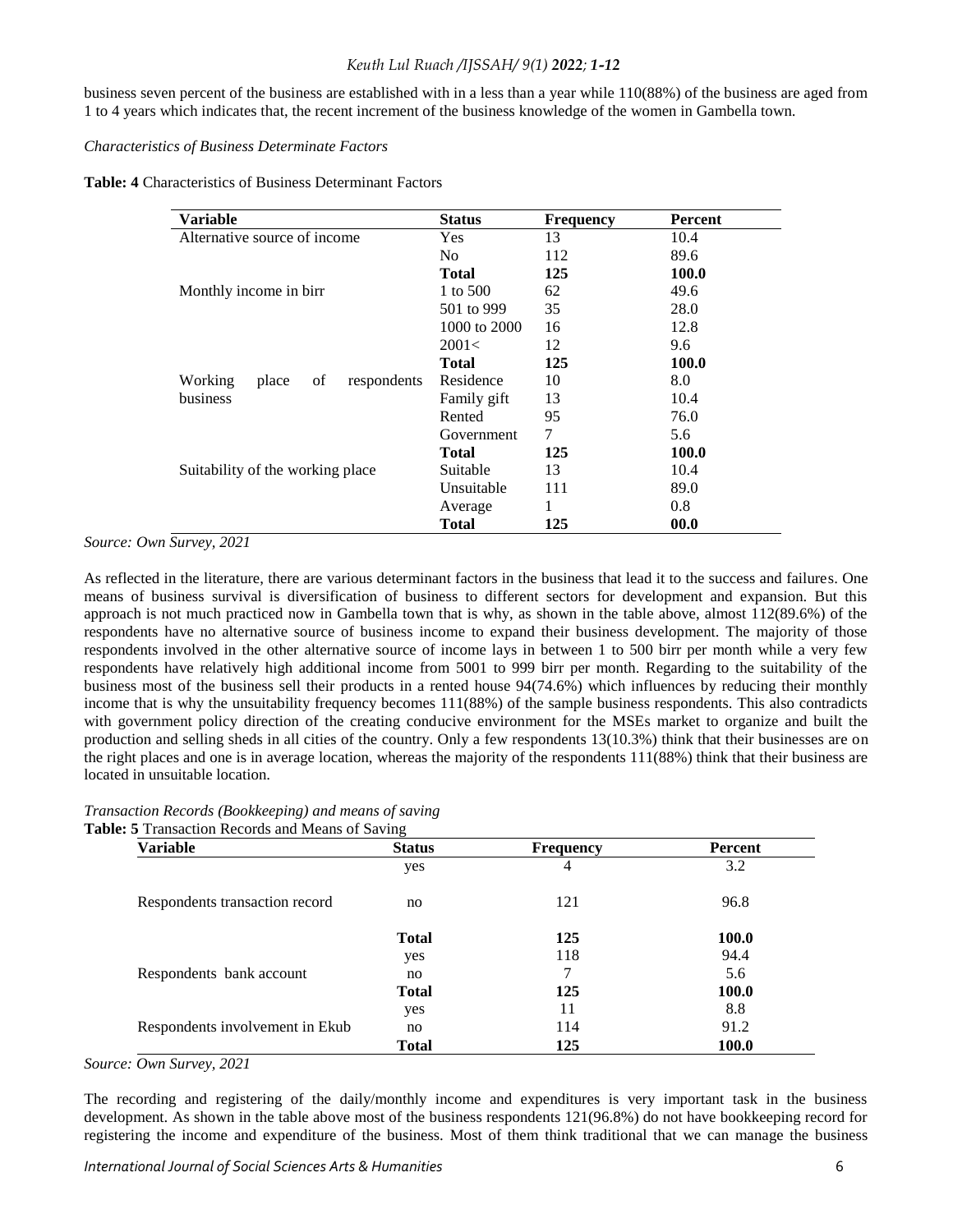income and expenditure orally as far as the business transaction is not large. Here the concern is not read and write but less understanding of the usefulness of the activity. The most truthful institution to save the money in this modern world is the bank, so most of the respondents saving their business money in the bank and have bank account 118(94.4%) only 7(5.6%) respondents have traditional way of saving using grouping with other people and they do not have bank account to save their business income in the bank. As shown in the table below only 11(8.8%) of the respondents are members of Ekub and most of them 114(90.5%) are not members this indicated that the Ekub is not practiced more by Gambella women due to the cultural condition.

| Source of business fund, number of employ and reason to start the business                 |
|--------------------------------------------------------------------------------------------|
| <b>Table: 6</b> Source of business fund, number of employ and reason to start the business |

| <b>Variable</b>                   | <b>Status</b>                         | <b>Frequency</b> | Percent |
|-----------------------------------|---------------------------------------|------------------|---------|
|                                   | Own saving                            | 89               | 71.2    |
|                                   | Credit from family/friend             | 6                | 4.8     |
| Source of business fund of the    | Micro finance institute               | 26               | 20.8    |
| respondents                       | Local lenders                         | 4                | 3.2     |
|                                   | <b>Total</b>                          | 125              | 100.0   |
|                                   | 1 to 5                                | 112              | 89.6    |
|                                   | 6 to 10                               | 6                | 4.8     |
| Number of persons employed in the | 11 to 15                              | 5                | 4.0     |
| business                          | 16<                                   | 2                | 1.6     |
|                                   | <b>Total</b>                          | 125              | 100.0   |
|                                   | To be self employed                   | 99               | 79.2    |
|                                   | To bring high income                  | 2                | 1.6     |
| Respondents reason to start own   | To bring small investment             | 8                | 6.4     |
| business                          | No other alternative source<br>income | of<br>16         | 12.8    |
|                                   | <b>Total</b>                          | 125              | 100.0   |

*Source: Own survey, 2021*

#### *Source of fund/ finance of the business*

Based on the national strategy of MSE access to finance is important variable for the business success. As shown in the table most of the respondents run their business through their own saving. Almost 89(70.6%) of respondents source of the business is own saving followed by Micro Finance Institution figured to be 26(20.6%) this imply that the community is less engaged in taking credit/ loan from microfinance institution in the town. The rest use credit from family/friends, gifts and local lenders.

#### *Number of employee in the business*

Based on the country strategy on micro and small enterprises creating jobs for large number of people is one direction. In regards to this most of the business enterprises employed only 1-5 persons 112(89%) while only 2(1.6%) employee above 11 persons this is due to lack of awareness of the jobless people to be employee in the MSEs business.

#### *Reason to start the business*

According to the focus group discussion, interview of the elders /leaders and response from the respondents, there are different ideas from different people to start their own business. As shown on the table most of the respondents start their own business in way that to be self-employ 99(78.6%) followed by those who have no other alternative source of income 16(12.7%) and to bring small investment contributed to 8(6.3%) and to bring high income has shown no result. Major Factors Affecting Participation of Women in MSEs

|  | Table: 7 Factors Affecting Participation of Women in MSEs |  |  |  |  |
|--|-----------------------------------------------------------|--|--|--|--|
|  |                                                           |  |  |  |  |

| S/N <sub>0</sub> | <b>Variables</b>                            | <b>Measure</b> | $\text{Yes} = 2 \qquad \text{No} = 1$ |        | <b>Total</b> | <b>Total of Rank</b><br>Range |     |
|------------------|---------------------------------------------|----------------|---------------------------------------|--------|--------------|-------------------------------|-----|
|                  | Respondent access to finance                | #              | 32                                    | 93     | 125          | 157                           | 5th |
|                  |                                             | $\%$           | 25.60%                                | 74.40% | 100%         |                               |     |
| 2                | Respondent access to market                 | #              | 17                                    | 108    | 125          | 142                           | 6th |
|                  |                                             | $\%$           | 13.60%                                | 86.40% | 100%         |                               |     |
|                  | Training of respondent for the last $12 \#$ |                |                                       | 108    | 125          | 142                           | 7th |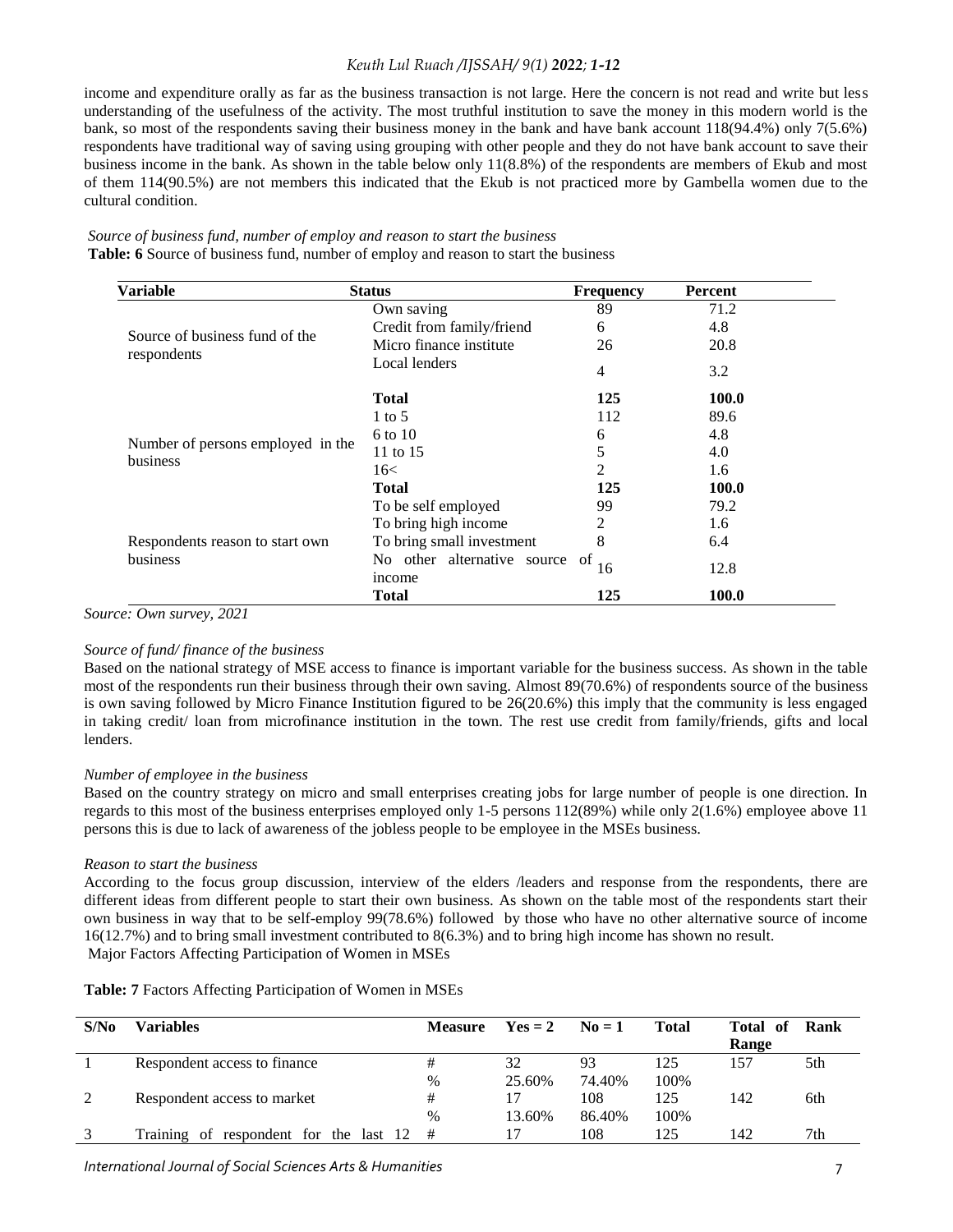|                          | months                                      | $\%$          | 13.60% | 86.40%         | 100% |     |                  |  |  |  |
|--------------------------|---------------------------------------------|---------------|--------|----------------|------|-----|------------------|--|--|--|
| $\overline{4}$           | Respondent access to network with others    | #             | 13     | 112            | 125  | 138 | 11 <sup>th</sup> |  |  |  |
|                          |                                             | %             | 10.40% | 89.60%         | 100% |     |                  |  |  |  |
| 5                        | Respondent access to policy/administrative  | #             | 17     | 108            | 125  | 142 | 8th              |  |  |  |
|                          | <i>issues</i>                               | $\frac{0}{0}$ | 13.60% | 86.40%         | 100% |     |                  |  |  |  |
| 6                        | Respondent access to loan from finance      | #             | 17     | 108            | 125  | 142 | 9th              |  |  |  |
|                          | institutions                                | $\%$          | 13.60% | 86.40%         | 100% |     |                  |  |  |  |
| 7                        | Respondent access to necessary equipment    | #             | 16     | 109            | 125  | 141 | 10th             |  |  |  |
|                          | or machineries                              | $\%$          | 12.80% | 87.20%         | 100% |     |                  |  |  |  |
| 8                        | Respondent access working licenses          | #             | 81     | 44             | 125  | 206 | 4th              |  |  |  |
|                          |                                             | $\%$          | 64.80% | 35.20%         | 100% |     |                  |  |  |  |
| 9                        | The respondent socio-cultural challenges in | #             | 125    | $\Omega$       | 125  | 250 | 1st              |  |  |  |
|                          | business                                    | $\%$          | 100%   | 0%             | 100% |     |                  |  |  |  |
| 10                       | Legal and administrative factors in the     | #             | 125    | 0              | 125  | 250 | 2nd              |  |  |  |
|                          | business                                    | $\frac{0}{0}$ | 100%   | 0%             | 100% |     |                  |  |  |  |
| 11                       | Institutional challenges in the business    | #             | 125    | $\overline{0}$ | 125  | 250 | 3rd              |  |  |  |
|                          |                                             | $\%$          | 100%   | 0%             | 100% |     |                  |  |  |  |
| <b>Total Sum</b>         |                                             |               | 53     | 72             |      |     |                  |  |  |  |
| Source; Own survey, 2021 |                                             |               |        |                |      |     |                  |  |  |  |

During interview with Gambella town Micro and small enterprise office head, most of the women operating in MSEs faced different economic factors such as access to finance, access to market, access to network, access to necessary equipment's/machineries access to policy makers and loans from the finance institutions and all are discussed below

According to the respondents answers from the above table, most of the business have no access to finance 93(73.8%) and only 32(25.4%) have access to finance from own or other family sources. The reason for this is that most of the respondents have no collateral properties to take the loans from the MFI 110(87.3%) so have no chance to get the money from the bank and only 9(7%) fear of high interest rate of the loan from the micro finance institute.

In case of market only 17(13.5%) respondents have access to the market and all the remaining 108(85.7%) have no access to the market which can contradict to the country policy direction on MSEs. When we see the network, only 13(10.3%) have got access to the network with other outsiders but the rest 112(89%) have no access to network with in and outsiders in their business. According to the discussion with MSE officers and interview of the experts with response of respondents almost all 109(86.5%) have no necessary equipment or machineries in their business only 16(12.7%) respondents have some equipment's or machineries for their business these are among trade and service sectors MSEs operating in the town. Regarding to the training almost 108(86.4%) did not get the training for the last 12 months periods which very difficult for the women in MSEs to promote their business knowledge.

In general various factors affecting participation of women in MSEs in Gambella town after the analyzed of each variable, the rank of each variable has been determine to know the dominant factor by using ranking system to see the severity of each variable based on this approach the first one is sociocultural challenges has taken the lead followed by legal and administrative factors, institutional challenges, lack of working licenses and lack of access to finance are very sever challenges and the others have small impact on the participation of women in micro and small enterprises. The details of these economic factors affecting the women participation in micro and small enterprises are discussed in detail with key informants, officials, experts, leaders/elders, women associations and focus group discussion below.

## *Lack of access to finance*

According to the National strategy on Micro and small enterprises, the essential area for government intervention to promote the MSE is provision of financial support. This strategy is applying in different regions in the country because they established Micro finance institutions for people with no capital to get the loans from those institutions. Micro and small enterprise at the start-up stage are required to save 20% of the loan within six months period. For those who cannot afford saving 20% from their own sources or from their parents, the government provides them with job opportunities to raise seed money for example coble stone work. But in Gambella region there is only one Micro financial institution for the loans.

Most of micro and small enterprises operated in different sectors in Gambella town have no access to finance to start their business. As shown in the table above the majority of the respondents have no access to finance 74.4%.Since some are getting the money from family not government institution due to this problem most women fail to progress on their business. According to focus group discussion at 01 and 02 kebeles the same thing was recognized by the Kebele peoples that is lack of access to finance in the town is a big challenge.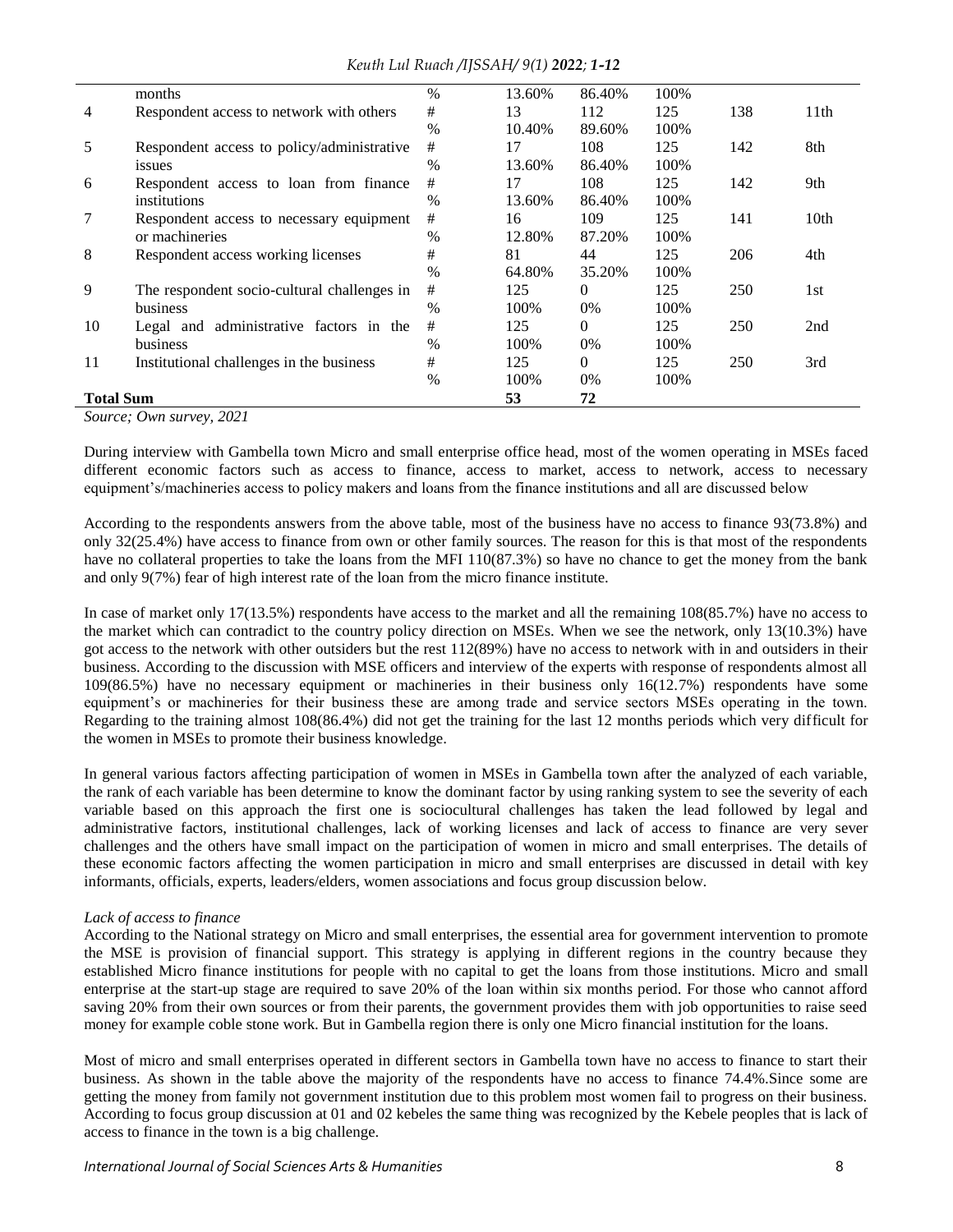## *Lack of access to market*

The main challenge that hampers the growth and development of Micro and Small Enterprises in country is lack of access to sufficient, suitable and sustainable market. In Gambella region due to awareness problem of the MSEs markets, as indicated in the table above 86.4% have no access to the markets, there is no arrangement for markets in the town especially for those who are working on the service sector (food and drinks) according to the discussion with official in the town the market issue become the main challenges for women working on the sector.

The regional trade and industry bureau has given priority to the small and micro enterprises to get sub contract for sugar, oil and floor to the community as retailers and sometimes prepare a bazaar trade exhibition to encourage the market of MSE in the town.

## *Lack of access to training and Technology*

To support the growth and development of micro and small enterprise skilled man power and the use of appropriate technology are critical inputs. As a result the national Micro and small enterprise promotion and development strategy paid due attention to human resources and technological development. Since in Gambella town most of the enterprises have no access to training for the last five years and trying to get some knowledge by themselves.

As indicated in the tables above the majority of the respondents have no access to the training for the last 12 months 86.4%. This cause the owner and manager to have only traditional knowledge specially the concepts of micro and small enterprises (Entrepreneur) and also the sectorial knowledge to be active in the business. According to the interviews with different respondents only urban agriculture sectors has get some training from the regional agriculture and natural resources bureau by Sustainable Land management Project(SLMP) in collaboration with town micro and small enterprise office in 2008 E.C.

In regarding to the technology most of the MSEs in cities of Ethiopia have many technological materials such as machines, construction and mining instruments but in Gambella town there is no support of machines' to the MSEs. The Gambella Openo Poly Technique College has not been given training or support of modern technology to MSE in the town.

## *Lack of access to network*

Most of the women in any business environment have fewer business contacts, less knowledge of how to deal with the governmental bureaucracy and less bargaining power, all of which further limit their growth. Most of the existing networks are male dominated and sometimes not particularly welcoming to women but prefer to exclusive. In Gambella town of women to network is very low that shown in the table above 89.6% respondents have no access to the network.

## *Lack of access to policy makers*

Most of the women have little access to policy makers or representation on policy making bodies. In large companies men more easily can influence policy and have access to policy makers, who are seen more as their peers. Most women tend not to belong to, and even less reach leadership positions in the mainstream business organizations, limiting their input in to policymaking through lobbying. Women lack of access to information also limits their knowledgeable input into policymaking (UNECE, 2004).According to Robertson (1998), OECD (2002), ILO (2008) added that the key factors that affect women entrepreneurs performance in developing countries like Africa are vulnerability of women to adverse effects of trade reform, restraints with regard to assets, lack of information to exploit opportunities, and poor mobilization of women entrepreneurs; lack of management skill.

The awareness problems among young women of entrepreneurship as a career option, conflicting gender roles, gender inequality inappropriate technology and constraints as legal, institution and policy levels. The situation of micro and small enterprises in Gambella town is very difficult because the politicians/official are not accessed easily by women that is why the table shown 86.4% of respondents have no access to the policy or administrative issues, unless you are relatives to concerned official this becomes as the big challenges to the MSEs sectors.

## *Lack of access to working and sale spaces*

According to the national strategy on micro and small enterprises the working and sales spaces are very important to reduce the challenges on the sector that is why most cities in the country have built the various shades in their areas for business but now in Gambella town not more than 10shades are built in the town. In a focus group discussion with concerned sector heads the regional government has built only 14 shades in all 14 woredas in the region and only 9 are found in Gambella town (GPNRS MSE Agency 2017 Report). Even though the regional government pay due attention on the construction and expansion of working shades the implementation was very weak specially the construction budget was from SDG budget but the progress is very low from the regional Micro and small enterprises that has taken the construction mandate. Most of the micro and small enterprises are using rental systems and this has get impact on Graduation criteria. Many micro and small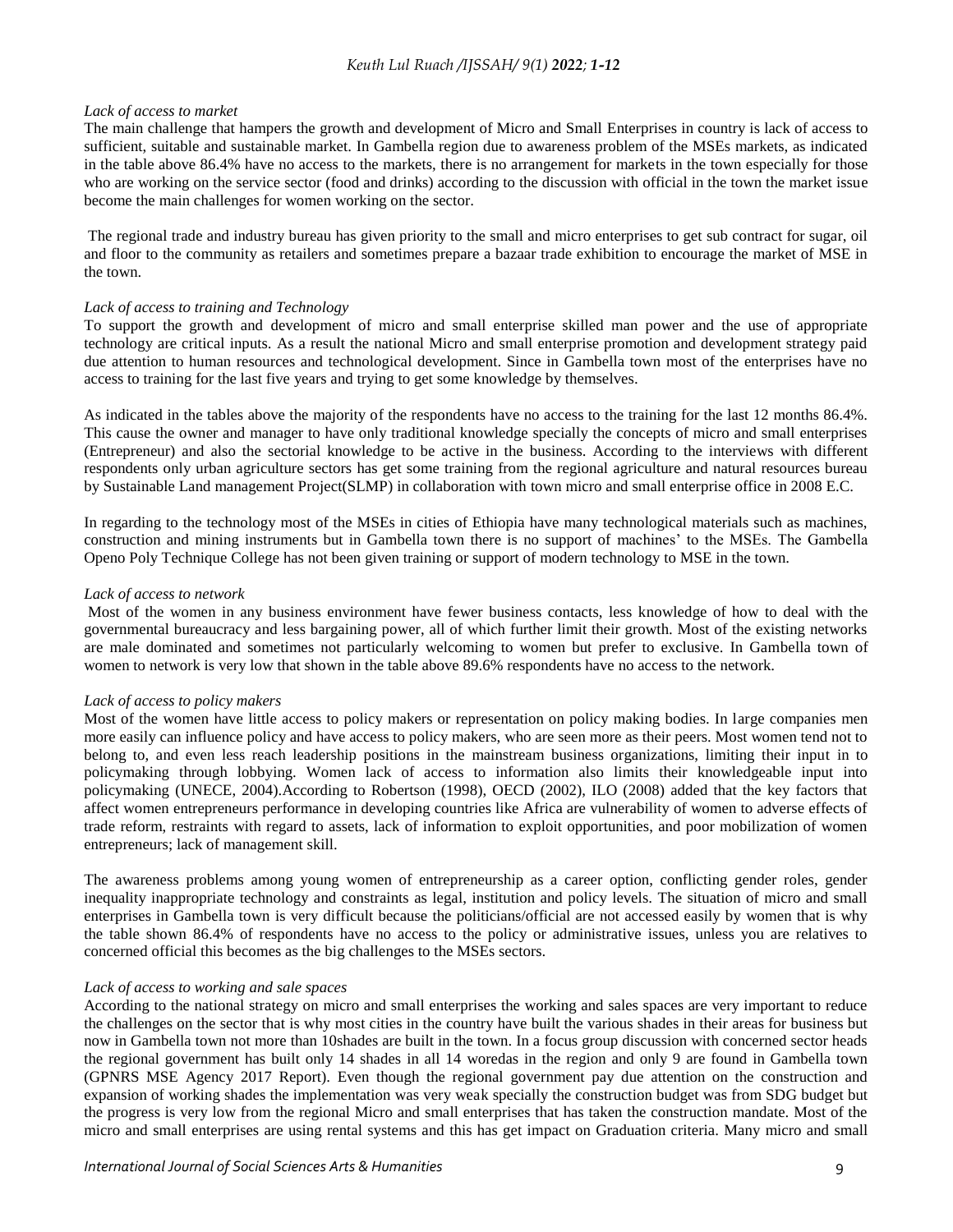enterprises meeting the graduation criteria but do not graduated for the fear of when they graduate they will not get the spaces for sale. In Gambella town there is problem of working and sale space in most of the business association specially women who are operating in micro and small enterprises are always claiming of working and sale space till now no solution for this issues .Another problem is there is no master plan or survey conducted in all five kebeles in the town and women are using their home around which is no suitability for the access of business place and most of the customers are not coming usually. According to the discussion with all five kebeles leaders/elders they always complaints to the town municipality to survey the areas and identify the business areas in all five kebeles but not yet started. Due to this constraint there is a very big gap between kebeles administrators, municipality managers and town mayors.

#### *Collateral properties challenges*

 According to the article 626/2001 on the establishment of Micro Finance Institution (MFIs), MFIs could lend to individual and cooperatives borrowers and also could disburse loans without collateral or using properties, dominant group guarantees or individual guarantees. Collaterals are crucial to ascertain that MSEs serve their debt on time. Such collaterals are living and business buildings, post-dated cheque, fixed business, house hold equipment's, salary guarantees and sake outlets etc.

In Gambella town most of the women have no properties to be used as collaterals so no way of borrowing loan from MFI in the town. As depicted in the table above most of the respondents have no collateral properties 88% and do not get the loan from the banks. Based on the country policy on MSE the basic finance source of MSE is the micro finance institution. Most of the MSE try to get the loan from micro finance institution in their respective region but the situation of Gambella is very difficult**.**

#### *Lack of Capital goods and machineries*

Capital and machineries are very important for the growth of micro and small enterprises according to the Ethiopia MSE strategy. For example according to the recently amended proclamation number 807/13 capital addressed the shortage of capital goods and the collateral requirements of MSEs, A capital good is defined as any equipment or machine that may be used to produce goods or provide services and includes accessories. The regional Micro Finance Institution (MFI) has provided capital financing to 32 MSEs in different sectors including construction and urban agricultures in Gambella town. But there is problem in loan proving system/policy most of them they do not return the money back to the Institution.

In a focus group discussion with regional MFI manager, it was indicated that the institution has disbursed some loans for the purchase of machineries using the machine as collateral for the milk production and bread producing. In Gambella town most of the micro and small enterprises have no capitals since they do not meet the criteria for borrowing from Micro Finance Institute especially the women are not getting loans from the institution.

Most of the Micro and Small enterprises at different sectors are operating by women and they need machineries but only a few have the majority of respondents have no access to machineries 87.2%. In a focus group discussion with women from kebeles 04 and 05 they have food with breads and local Genfo these need machineries for the breads and also milk production for urban agriculture

#### *License and registration challenges*

According to the tax proclamation (Article 686/2002) of the country, all MSEs must have formal license and registration subjected to pay tax to the government. But in Gambella most of the MSEs are informal. According to the above table most of the respondents 64.6%have working licenses while 35.2% have no working licenses and are informal MSEs business. For informal business, many reasons are outlined by women associations in the town during interview, like high transaction cost during licensing, contraband from south Sudan and Kenya, illegal under invoicing of other goods. So the Regional Micro and Small Enterprise are not given any support to informal MSEs but trying to organize them for formality.

#### *Attitudinal challenges*

Micro and small enterprises are central in creating massive employment opportunities while reducing poverty in any economy development of the country. On top of these, MSEs forms the basis for a number of developments in technology where new breakthroughs are made, MSEs serve as a spring board for industrial aspiration of the country so this concepts is not aware to all people in the country. In Gambella town there is no awareness on the role of MSEs in the economic development of the region.

#### *Institutional coordination problem*

Micro and Small Enterprise policy is a multi-agency contribution in the country. Different agencies are members of the MSEs council in Gambella region but most of them are not active in formulating and structured the MSEs. So the implementation and coordination of the MSE strategies become a big challenge. The council has to be well-mandated and structured so that it addresses not only policy issues but also follow up implementation issues on the ground and for this, the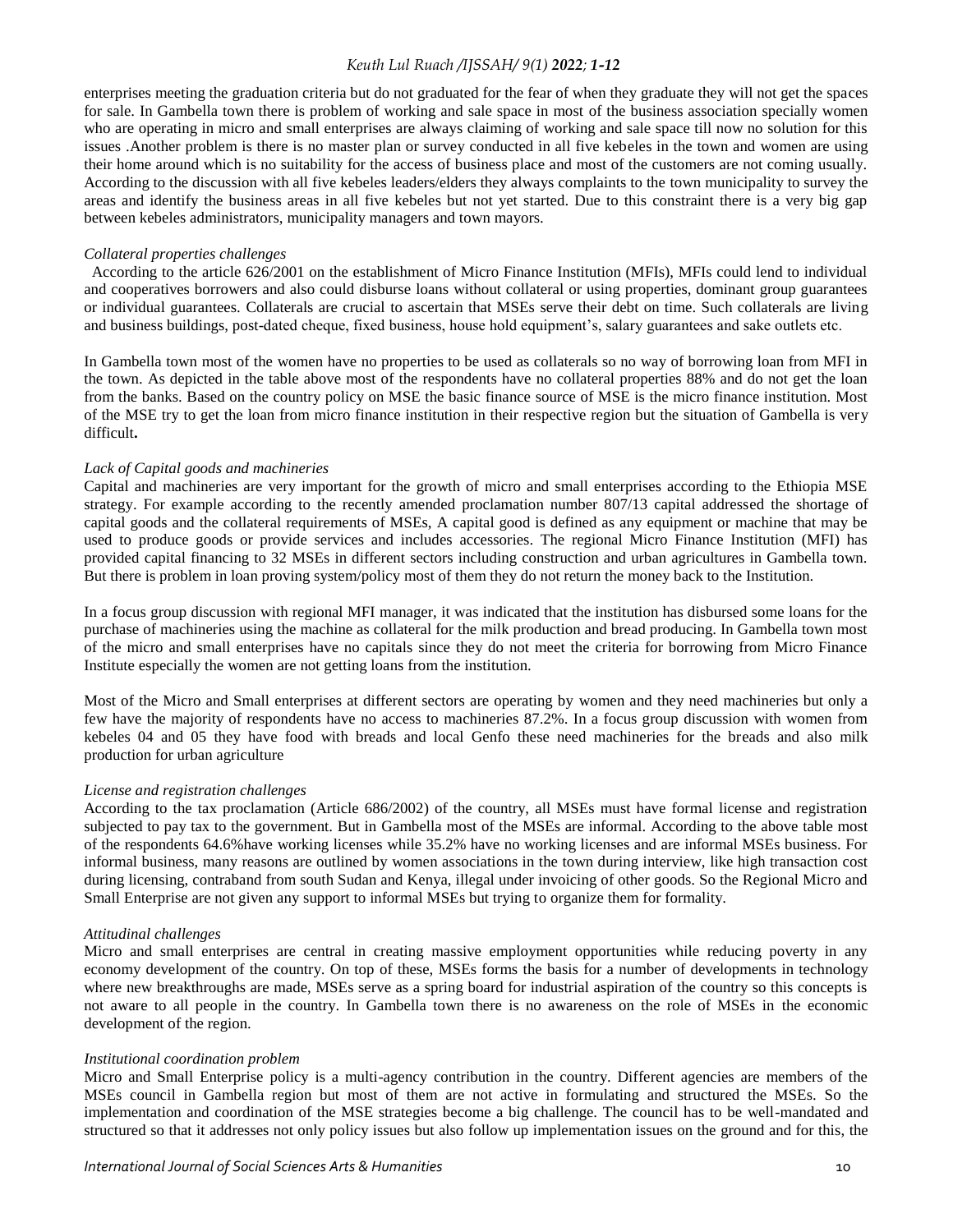council needs to have smaller units that can regularly monitor and follow up the implementation issues.as indicated in the table above 100% of the respondents faced institutional challenges in the town.

#### *Socio-cultural factors*

During interview with deputy head of women and children affairs in Gambella, most of the women operating at MSEs faced various sociocultural challenges in their business like using loans from the micro finance institution for home consumption since high number of family size, marriage of husbands more than two wives, interest of women to get more children during business periods, strong social tied in the household with relatives, using loans to relative wedding ceremony represent cattle's/cows.

The other problem is the loans that woman borrows from micro finance will be used by her husband for drinks, lack of transparency of women to men counterpart, lack of commitment of women themselves and lack of extra business plan out of MSE.As shown in the table above all the respondents faced sociocultural challenges in their business 100%. Conclusion and Recommendation

## **Conclusion**

The general objective of the study has been targeted the major factors affecting the participation of women in micro and small enterprises in Gambella town. The data were collected through different techniques and tools. IBS SPSS version 20 used to analysis the data. A total of 125 sample respondents were interviewed using questionnaires'', Focus group discussion and interview has been conducted. Based on the findings, the study concluded that: The majority of the respondents are in the age category between 27-37 with 60% and only 15% are above 38 age groups this imply that the older the age the lower the participation in micro and small enterprises in the town.. The household family size has high impact to the participation of women in micro and small enterprise in Gambella town has majority of the respondents have family size in the range of 12- 17 with 48% while the least is in the range of below 5 family size. Regarding to the marital status almost 80% of the respondents is married only 1.6% has divorced. It indicated that only married has get support for MSE but divorced not actively participated. Based on the selected 5 key sectors of MSEs most of the respondents are participated in trade sector 32% followed by service sector and the least is urban agriculture 12.8%.due to lack of access to finance and machineries many women are not participated in manufacturing, urban agriculture and constructions sectors. Most of the business are in the life time or age of 1-4 years 87.3% while only 7% are formed less than a year this shown the high increment of the business knowledge to the societies in the town. Most of the respondents have no other alternative source of income 89% while other with income are lied between 1 to 500 birr per month while other with additional source of income are getting monthly income of 501 to 999 birr.

The majority of the business respondents have no suitable working place for the markets and use the rented houses 74.6% which influence by reducing their monthly income that is why around 88% of the respondents think that their business are situated in unsuitable places only 10% respondents think that their business are in a suitable place .This contradicted with country policy direction on the creating conducive environment for MSEs markets like constructing different sheds for MSEs markets in all cities and towns. The majority of the businesses have no transaction records for income and expenditures registering 96% they simply use traditional oral system of remembering the income and expenditure daily, weekly and monthly. Most of the respondents have bank account for saving 93% only 5.6% have no bank account for saving.

The majority of the businesses are using their own saving 70.6% followed by MFI 20.6% this implies that the community are not aware of taking the credit/loans from the micro finance institution. For the man power of the business most of the business employed less than 5 persons 89% while only 1.6% employed 11 above this is the one business with necessary equipment's and technologies. Most of the respondents start their business in the reason to be self-employ 78.6% followed by other with no alternative source of income.The participation of women on micro and small enterprises in Gambella town are affected by lack of access to finance, lack of access to the markets, lack of access to the training ,lack of access to the network, lack of access to policy/administrative issues, lack of access to the loans from finance institutions, lack of access of necessary equipment's and machineries, lack of access to the working licenses, lack of access to sociocultural factors, lack of access to legal and administrative issues and lack of access to institutions.

#### Recommendations

The study has summarized the major factors affecting the participation of women on micro and small enterprises. The government should revise the national policy and strategy on micro and small enterprises has to be over look again to see the progress of the women in the sector. Based on the findings of the study the followings issues are recommended as follows: The regional and town governments should give priority to awareness creation of whole communities on micro and small enterprises policy at all levels.To tackle sociocultural factors affecting participation of women in micro and small enterprises the town administrative and regional governments should take the lead to solve the problem In order to address the need of working places, stakeholders like town administration, municipalities, micro and small enterprise office, trade and industry and kebeles should have a joint plan. The Federal Micro and Small Enterprise Agency and regional Micro and Small